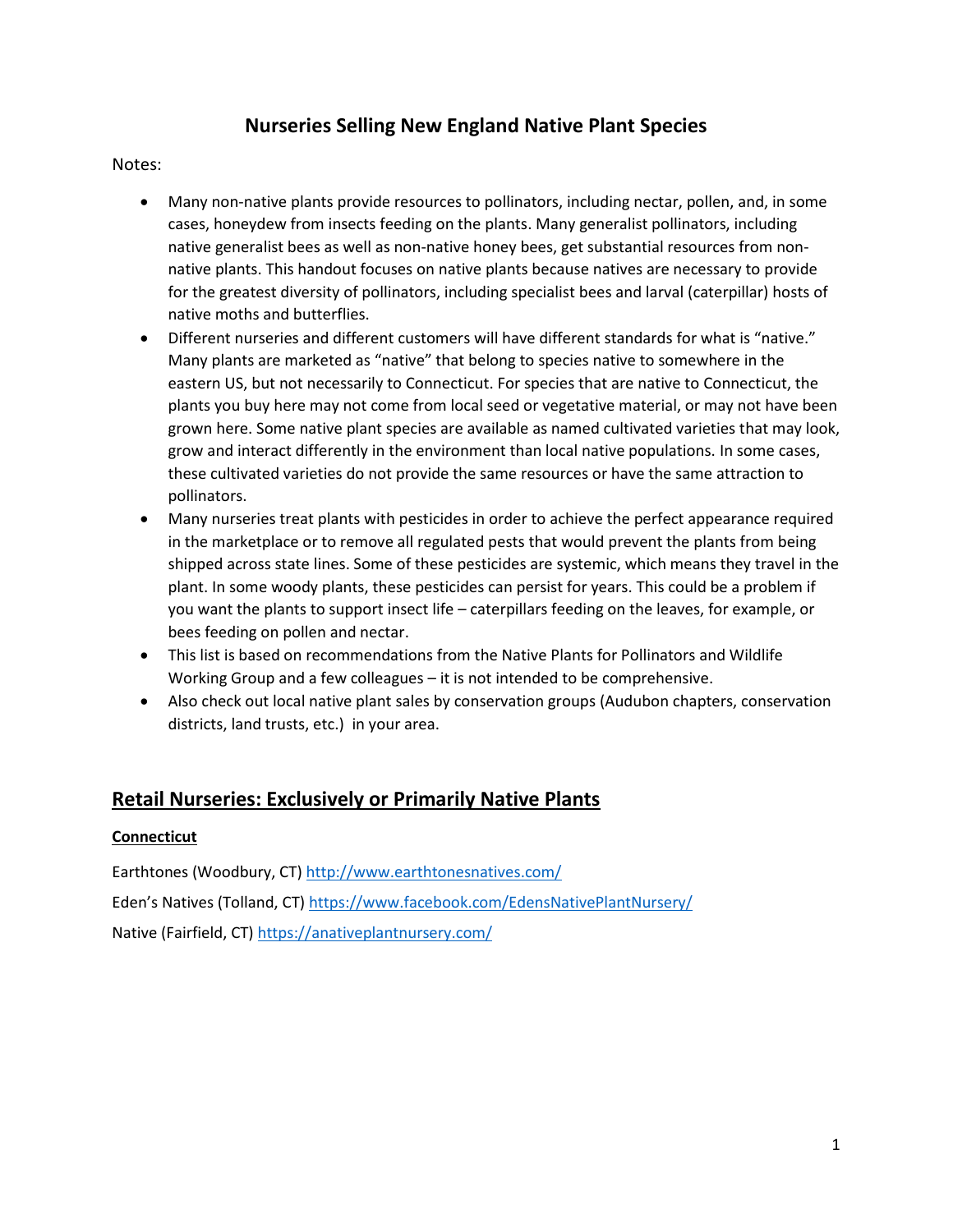# **Retail Nurseries: Include a Good Selection of Native Plants**

## **Connecticut**

Ballek's Garden Center (East Haddam, CT)<https://balleksgardencenter.org/> Bell Nurseries (North Haven, CT[\) http://bellnurseriesct.com](http://bellnurseriesct.com/) Broken Arrow Nursery (Hamden,CT[\) https://www.brokenarrownursery.com/](https://www.brokenarrownursery.com/) Monrovia (Granby, CT)<http://www.monrovia.com/> Natureworks (Northford, CT)<https://naturework.com/> Perennial Harmony (East Lyme, CT [\) http://www.perennialharmony.com/index.html](http://www.perennialharmony.com/index.html) Sam Bridge Nursery and Greenhouses (Greenwich, CT) <http://sambridge.com/> Sprucedale Gardens (Woodstock, CT) [www.sprucedalegardens.com](http://www.sprucedalegardens.com/) Warner's Nursery and Garden Center (Simsbury, CT) <http://warnernursery.com/> Winterberry Gardens (Southington, CT)<https://winterberrygardens.com/>

## **Nurseries Outside CT of Interest (Retail and Mail Order):**

Blue Moon Farm Perennials (Wakefield, RI[\) http://bluemoonfarmperennials.com/](http://bluemoonfarmperennials.com/) Eastern Plant (Georgetown, ME[\) https://easternplant.blog/](https://easternplant.blog/) FedCo Trees (Clinton, ME) Seasonal Ordering only<https://www.fedcoseeds.com/trees/> Found Well Farm (Pembroke, NH)<http://www.foundwellfarm.com/index.htm> Native Haunts (Alfred, ME)<http://nativehaunts.com/> New England Wild Flower Society (Garden in the Woods in Framingham and Nasami Farm in Whately, MA) extensive list of native plants, many grown from seed. [http://www.newenglandwild.org/store/buy](http://www.newenglandwild.org/store/buy-native-plants/buy-native-plants.html)[native-plants/buy-native-plants.html](http://www.newenglandwild.org/store/buy-native-plants/buy-native-plants.html) Northeast Pollinator Plants (Fairfax, VT)<https://www.northeastpollinator.com/> Prairie Nursery (Westfield, WI) <http://www.prairienursery.com/> Prairie Moon Nursery (Winona, MN[\) https://www.prairiemoon.com/](https://www.prairiemoon.com/) Toadshade Wildflower Farm (Frenchtown, NJ[\) http://www.toadshade.com/](http://www.toadshade.com/) Tripple Brook Farm (Southampton, MA) [http://www.tripplebrookfarm.com](http://www.tripplebrookfarm.com/) Vermont Willow Nursery (Fairfield, VT[\) www.willowsvermont.com](http://www.willowsvermont.com/)